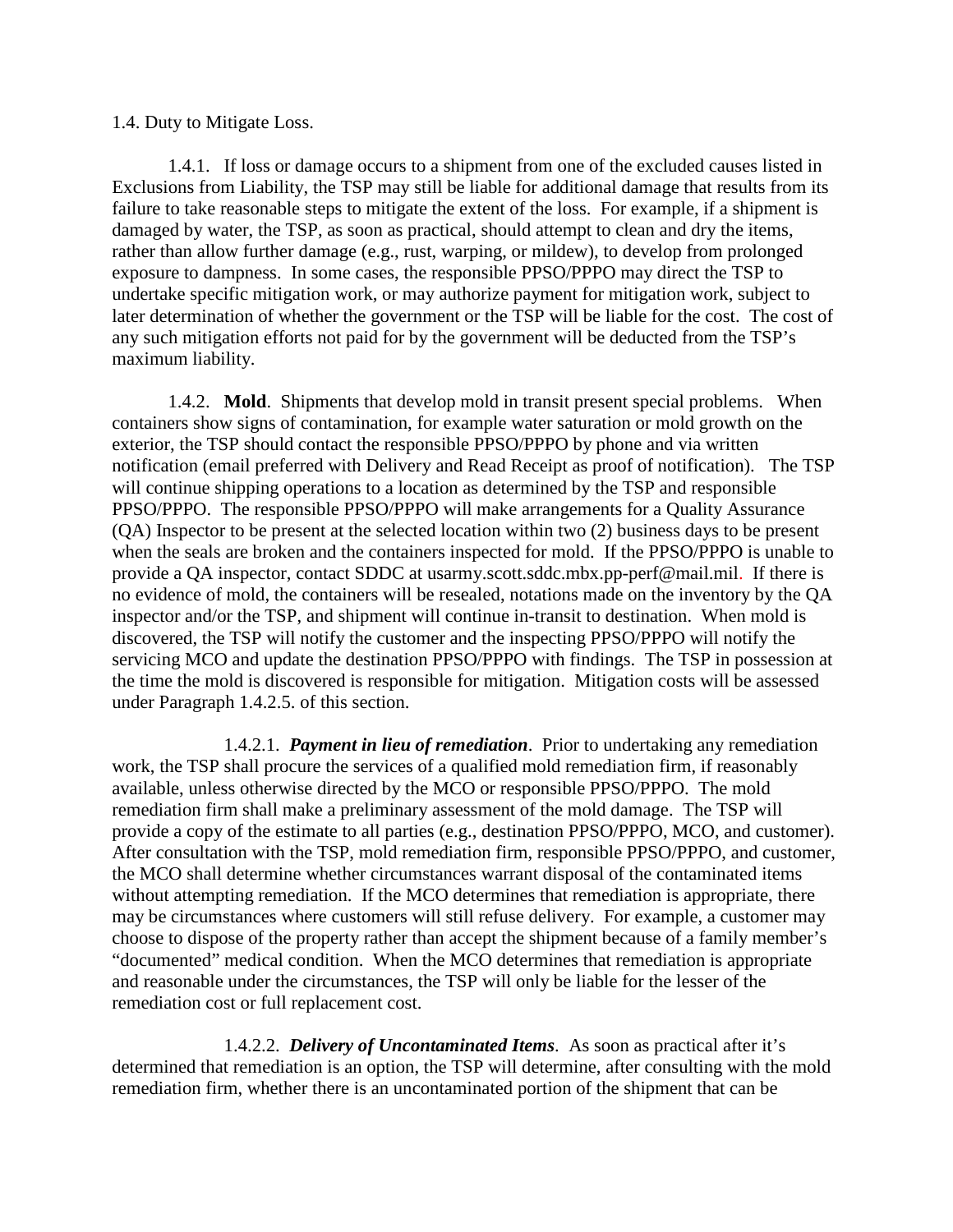separated, without cross contamination, from the mold contaminated items and separate those items accordingly. If there are uncontaminated items, the TSP will make a new inventory of either the contaminated items or the uncontaminated items, whichever is smaller. The TSP will cross reference the new inventory with the corresponding reference from the origin inventory. The TSP will deliver any uncontaminated items in accordance with the transit agreement and provide a copy of the origin inventory and the new inventory to the customer.

1.4.2.3. *Items Suitable for Cleaning or Remediation*. Whether mold contaminated items are suitable for cleaning or remediation depends upon several factors including, but not limited to, the extent of the contamination on a particular item, the nature of the material contaminated, limiting future contamination, and the cost of remediation in relation to the value of the item. If items are still wet, measures should be taken to dry all items suitable for cleaning or remediation. Heavily contaminated porous items (e.g., carpets, rugs, mattresses, cloth or clothing, some wood and wood products, some ceramic items, and soft plastic) may not be suitable for cleaning or remediation. Less heavily contaminated porous items (e.g. clothes and textiles) may be adequately laundered, however, contamination from mold may require adding bleaching agents to remove mold stains and sanitize clothing. Adding bleaching agents might fade some fabrics and damage other fabrics and be unacceptable to the customer. Moldcontaminated items made of leather, suede, or a similar material may not be suitable for laundering or bleaching. Other professional cleaning or dry cleaning may be an option. Other non-porous household items (e.g., dishes, pots, glass items, or other metal or hard plastic items) can usually be cleaned or remediated. Advice from remediation professionals on whether to clean or discard an item may be beneficial. The TSP will arrange for the contaminated items to be divided into items that are suitable for cleaning or other remediation and those items that are not suitable for cleaning or remediation. The customer and the QA inspector should be notified with date/time prior to the process.

1.4.2.3.1. If all contaminated items are suitable for cleaning or remediation, the TSP will notify the customer that the remainder of the shipment will be delivered when it has been cleaned or otherwise remediated. The delivery will not be considered a separate shipment.

1.4.2.3.2. If none of the contaminated items are suitable for cleaning or remediation, the TSP will notify the customer that none of the remainder of the shipment is suitable for cleaning or remediation. The TSP will offer the customer an opportunity to inspect the shipment and remove items of sentimental or special value at the owner's discretion in coordination with the responsible PPSO/PPPO. Before removal of any items, the TSP may require the customer to release them from personal injury liability for exposure to mold.

1.4.2.3.3. If some of the contaminated items are suitable for cleaning or remediation and some items are not suitable, then the TSP will notify the customer of that circumstance. The TSP will arrange for the cleaning or other remediation of that portion of the contaminated shipment suitable for cleaning or remediation. The TSP will arrange for delivery of the cleaned or remediated items in coordination with the customer and responsible PPSO/PPPO. The delivery will not be considered a separate shipment.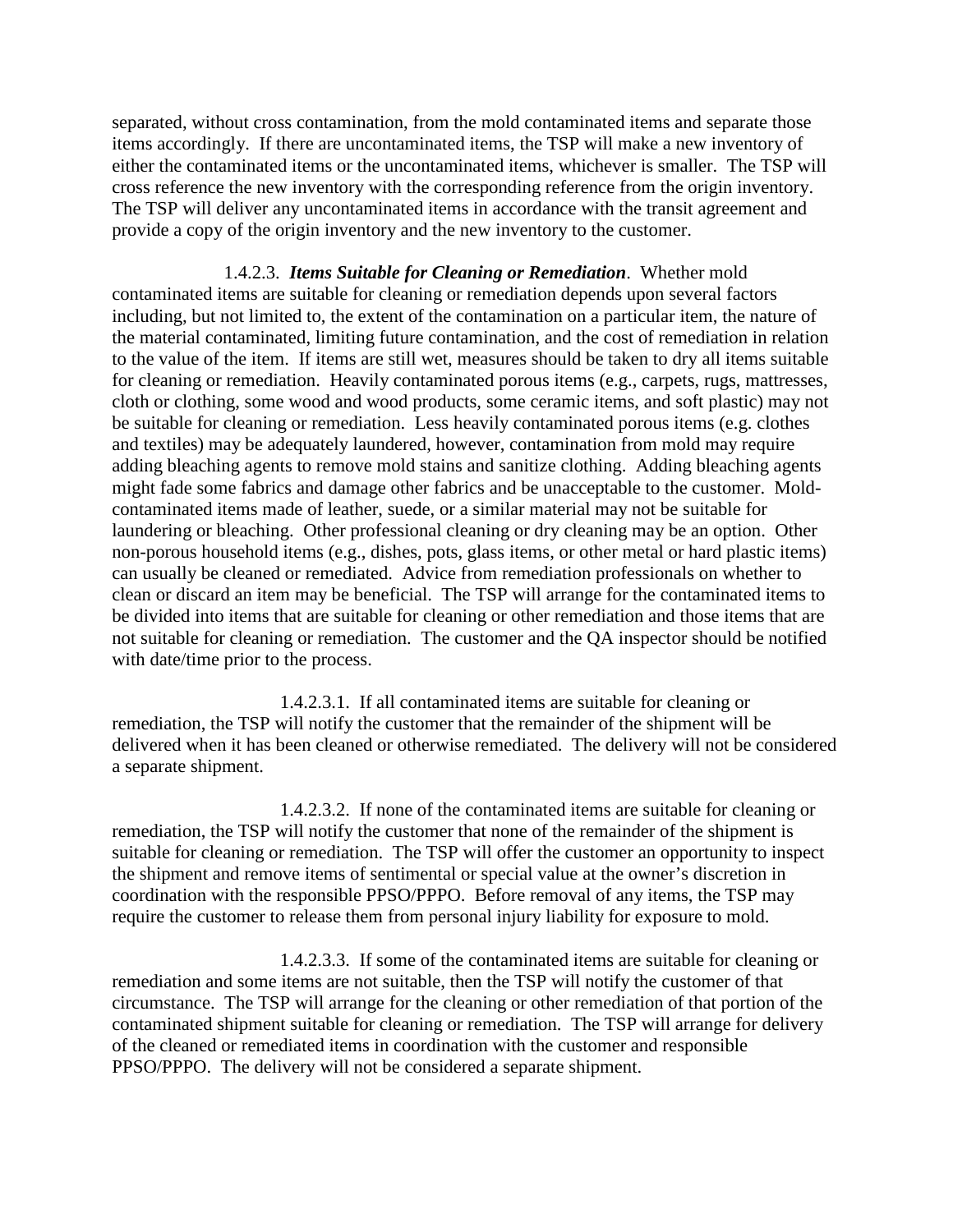1.4.2.3.4. The TSP will offer the customer an opportunity to inspect the part of the shipment that is unsuitable for cleaning or remediation. The customer may remove items of sentimental or special value from the unremediated portion of the contaminated items, at the owner's discretion. Before removal of any items, the TSP may require the customer to release them from personal injury liability for exposure to mold. If a TSP is found liable for the loss and has not reached their maximum liability, 25% of the replacement value of any item that is removed from the unremediated portion of the contaminated items will be deducted from the TSP's liability. If the TSP's maximum liability is exceeded and the items removed do not decrease the TSP's maximum liability, there will be no percentage of value taken off the item. The TSP is responsible for appropriately disposing of the unremediated portion of the contaminated items.

1.4.2.4. *Delivery of remediated items*. Items that have been remediated will normally be delivered to the customer as soon as practical after remediation is complete. Before delivery, TSP's must notify the customer and destination PPSO/PPPO that the items have been remediated, are ready for delivery, and provide a reasonable opportunity to inspect the remediated items before delivery transportation begins. The notice shall also include the location for inspection, the hours for inspection, and that the opportunity to inspect shall expire after three (3) business days or when delivery transportation begins, whichever is longer.

1.4.2.4.1. Customer inspects remediated items. If the customer accepts all remediated items, the goods will be delivered as soon as practical. If the customer does not accept the remediation on any item during the inspection, that item will be separated from the accepted items. If the TSP agrees with the customer that those items are unacceptable, the TSP shall deliver the accepted items and, if appropriate, process claims on the unacceptable items for compensation at Full Replacement Value. If the TSP disagrees with the customer on any item, the TSP will contact the destination PPSO/PPPO and advise them of the conflict. In the event of a conflict, no delivery of any remediated item, accepted or not, will be made until ordered by the destination PPSO/PPPO. The PPSO/PPPO will contact the servicing MCO and the MCO will determine the acceptability of the remediated items in question. Service MCO can be found at : http://www.move.mil/dod/claims\_css/dod\_claims.cfm.

1.4.2.4.2. Customer does not inspect remediated items. Some customers may decline to inspect or decline to respond to the notification to inspect remediated items and refuse to accept delivery of those items. If customers advise the TSP before delivery transportation begins that they will not accept the delivery, the TSP will not attempt delivery until ordered by the destination PPSO/PPPO. If customers refuse delivery of remediated items after delivery of those items begins, the TSP will transport those items to a DOD approved storage facility at the TSP's discretion. In either case, the TSP will notify the destination PPSO/PPPO of the situation and await further direction. The destination PPSO/PPPO will contact the servicing MCO and the MCO will determine the acceptability of the remediated items in question. Each MCO will designate a single centralized authority for these determinations.

1.4.2.4.3. MCO acceptability determinations. The MCO will notify the customer and TSP of the acceptability determination.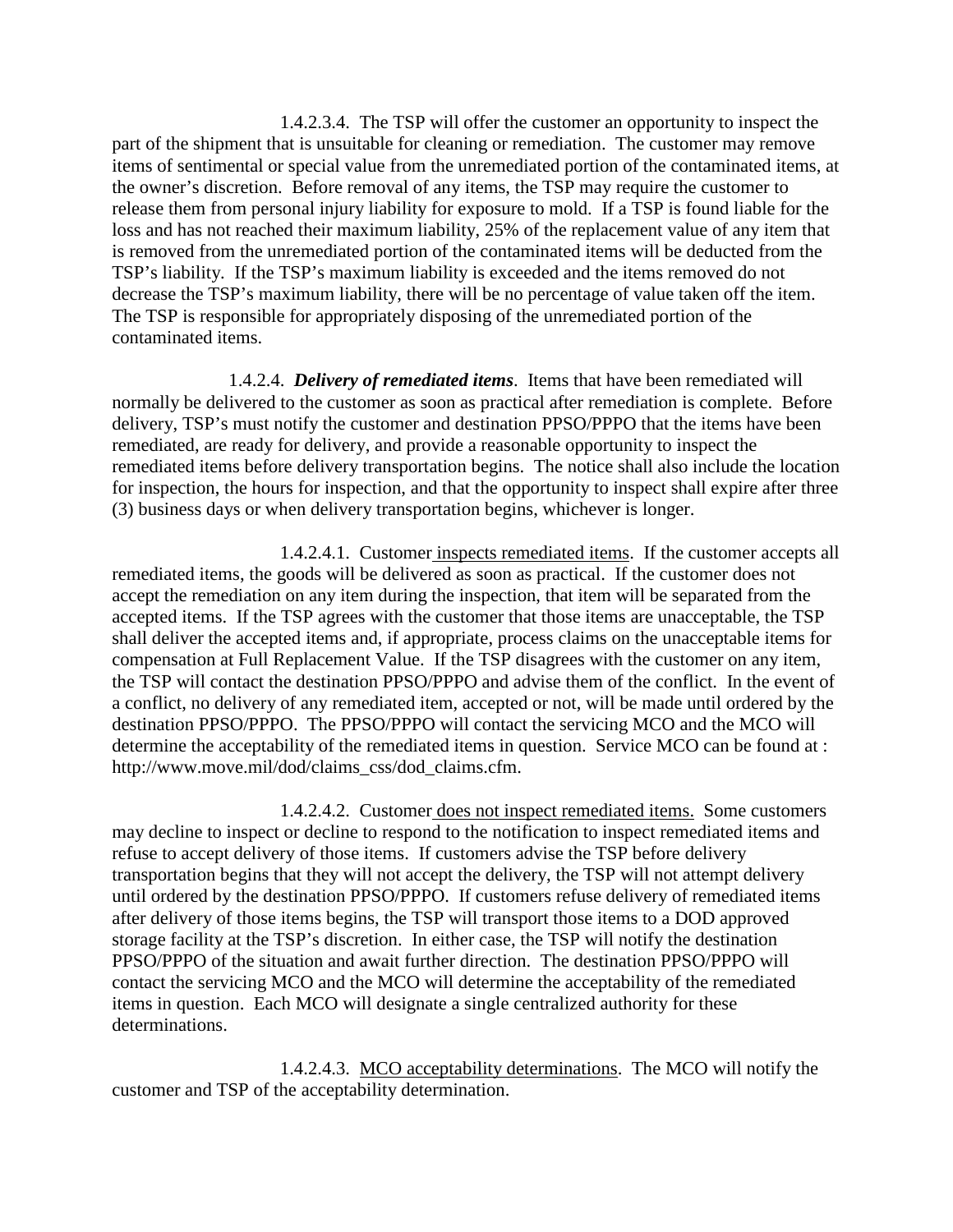1.4.2.4.3.1. Remediation Unacceptable. When the MCO determines that remediation efforts on items are unacceptable, the TSP shall dispose of the unacceptable items.

1.4.2.4.3.2. Remediation Acceptable. The MCO will notify the customer when remediation efforts on items are determined to be acceptable and advise that further refusals to accept delivery of the acceptable items may result in a denial of any claim for loss or damage to those items. If the customer elects to accept delivery, the MCO will notify the destination PPSO/PPPO and they will direct the TSP to complete delivery of the acceptable items. If the customer still refuses delivery, the MCO will electronically notify the destination PPSO/PPPO and TSP that the customer still refuses delivery and the destination PPSO/PPPO will direct the TSP to dispose of the items.

1.4.2.5. *Accessorial Services payments for mold contamination*. Costs associated with mold remediation will normally be at the expense of the TSP, however, accessorial service payments may be authorized under limited circumstances. Accessorial services for mold mitigation will normally be authorized when the mitigating TSP is not liable for the damage. MCO's will determine liability. Other factors that may warrant accessorial service payments include, but are not necessarily limited to, the number and size of contaminated shipments, the extent of contamination, the availability of mitigation/ remediation services in the location, and the actions of the customer. Types of accessorial services that may be involved with mold mitigation/remediation include, but are not necessarily limited to SIT, preparation of new inventories, repacking, container costs, mold remediation firm services, estimate fees, drayage, TSP remediation costs, refused delivery charges, and disposal.

1.4.2.5.1. Destination PPSO/PPPO will approve accessorial service payments to TSP's for the cost of government ordered testing or inspection or other charges occasioned by such orders when no outward indicia of mold is present on the shipping container(s) and no mold is found in the container(s).

1.4.2.5.2. Code J, Code T and Code 5 mold contaminated shipments and shipments where the TSP is relieved from liability. Destination PPSO/PPPO will approve accessorial service payments to TSP's for mold remediation in all Code 5, Code J and Code T mold contaminated shipments regardless of liability, and on shipments where the TSP has been relieved of liability, up to the TSP's maximum liability for that shipment.

1.4.2.5.3. SIT before and during remediation on all other shipments. This service is normally at the expense of the TSP except for Code J, Code T, Code 5, or after a determination that the TSP is not liable.

1.4.2.5.4. Disposal after payment in lieu of remediation. Destination PPSO/PPPOs will approve accessorial service payments for TSP's disposing of mold contaminated items when the TSP has made a payment to the customer in lieu of remediation and the TSP has exceeded their maximum liability on the shipment.